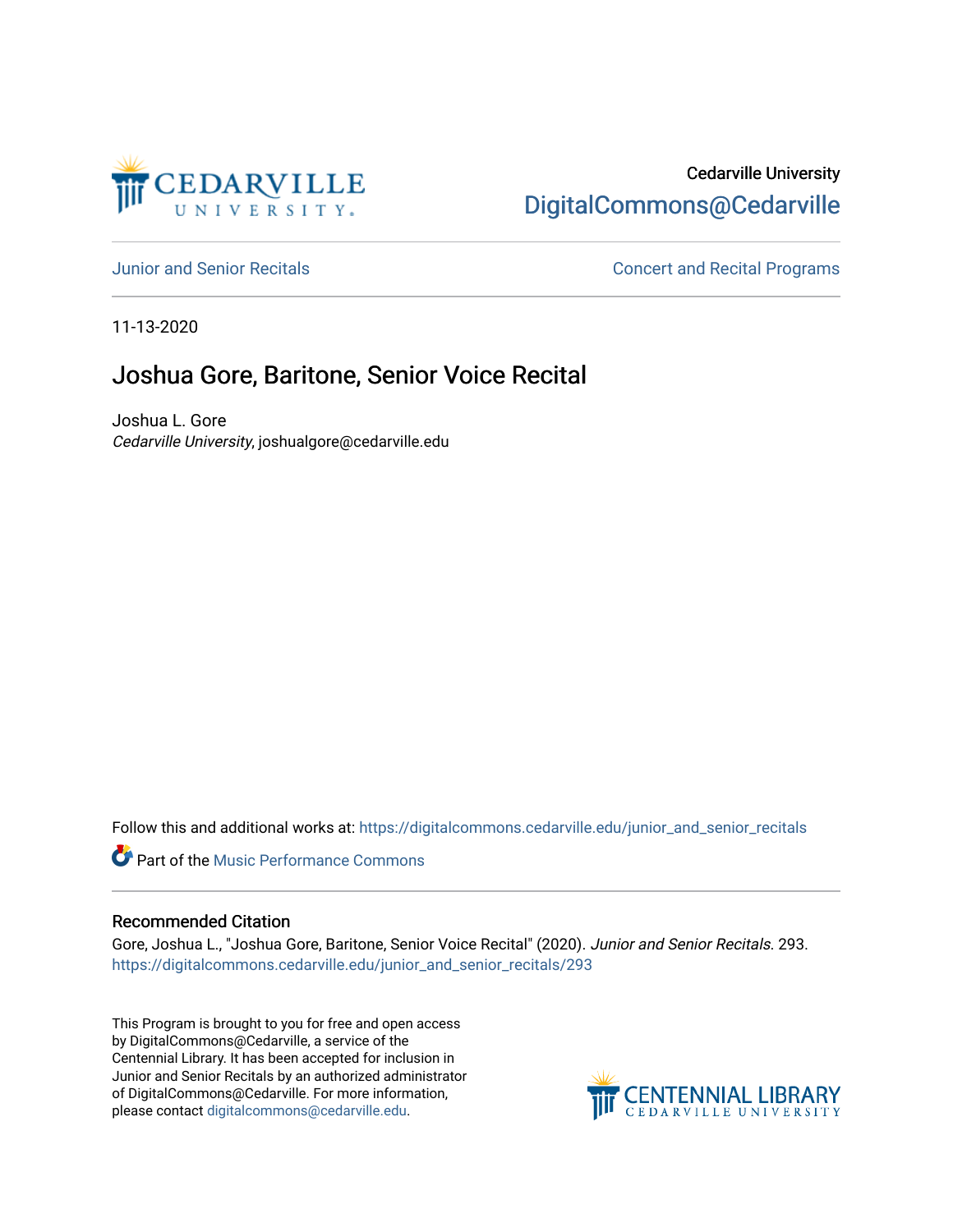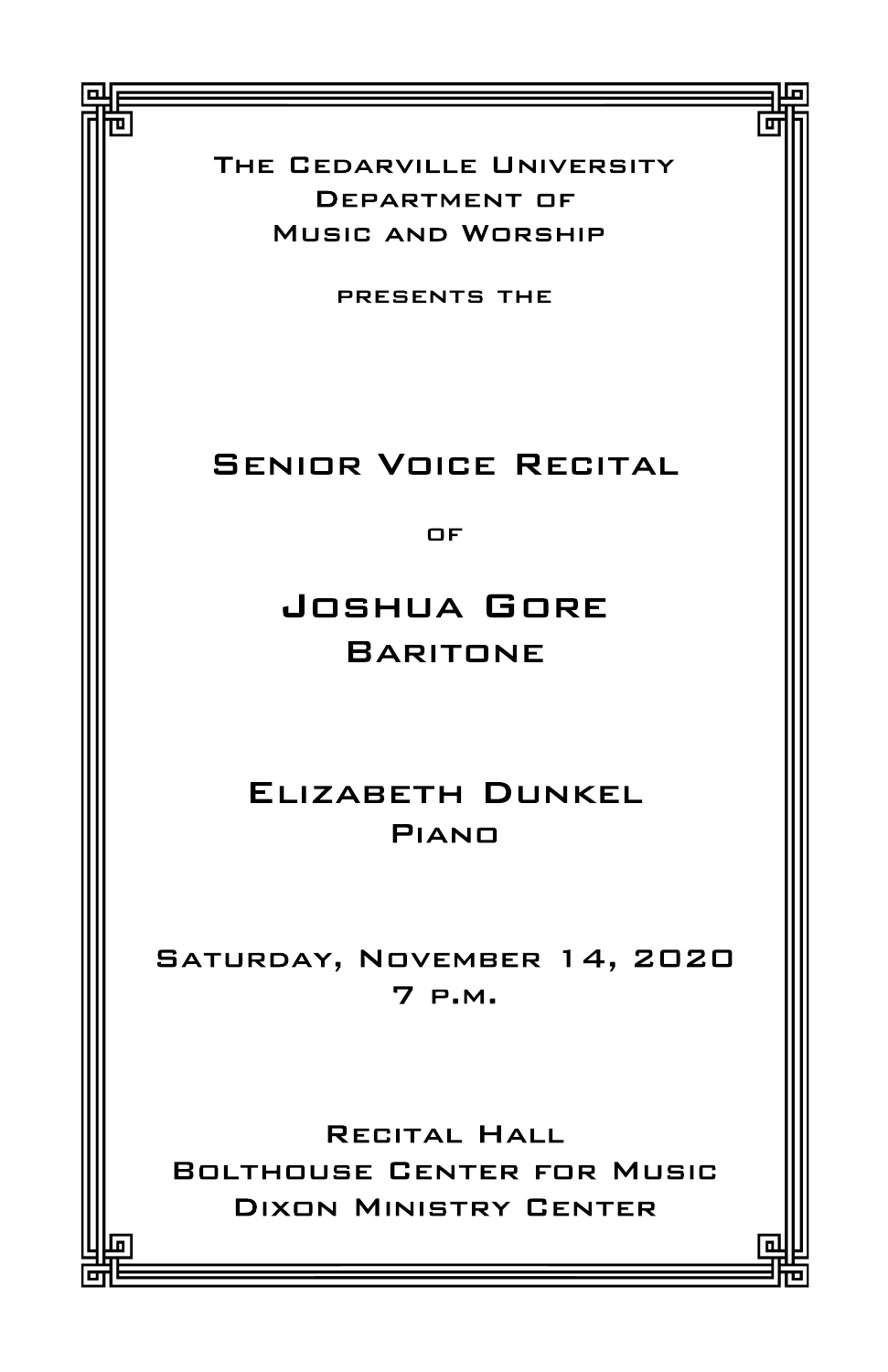### **PROGRAM**

| I                                                                                          |
|--------------------------------------------------------------------------------------------|
| Thus Saith the Lord                                                                        |
| But Who May Abide the Day of His Coming                                                    |
|                                                                                            |
| $_{\rm II}$                                                                                |
| When I Am Laid in Earth from DIDO AND AENEAS  Henry Purcell (1659-1695)                    |
| The Cold Genius Song from KING ARTHUR                                                      |
|                                                                                            |
| Ш<br>Der Leiermann from WINTERREISEFranz Schubert (1797-1828)                              |
|                                                                                            |
|                                                                                            |
|                                                                                            |
| IV                                                                                         |
|                                                                                            |
|                                                                                            |
|                                                                                            |
| V                                                                                          |
|                                                                                            |
| Hymn                                                                                       |
| Charlie Rutlage                                                                            |
|                                                                                            |
| <b>VI</b>                                                                                  |
| Selections from LES MISÉRABLES  Claude-Michel Schönberg (b. 1944)<br><b>Bring Him Home</b> |
| <b>Empty Chairs at Empty Tables</b>                                                        |
| <b>VII</b>                                                                                 |
|                                                                                            |
| Assisted by Emily Worner, piano                                                            |
|                                                                                            |
| Assisted by Brienna Weigner, piano;                                                        |
| Lydia Stout, violin; Chloë Sodonis, horn                                                   |
|                                                                                            |
|                                                                                            |
|                                                                                            |

Joshua is a student of Mark Spencer.

This recital is presented in partial fulfillment of the Bachelor of Music Education degree.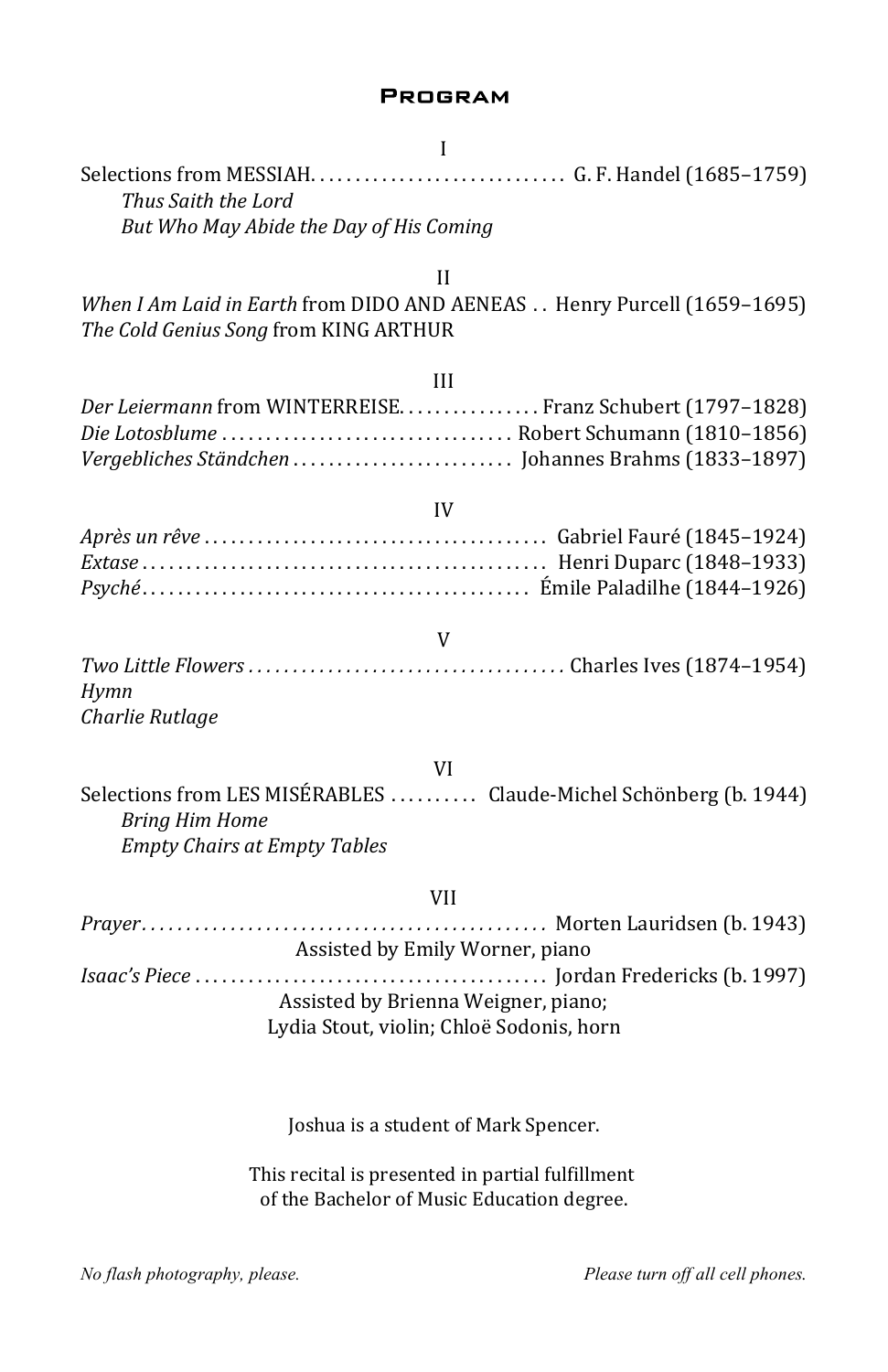## Translations

#### Der Leiermann

There, beyond the village, stands a hurdy-gurdy player; with numb fingers he plays as best he can. Barefoot on the ice he totters to and fro, and his little plate remains forever empty. No one wants to listen, no one looks at him, and the dogs growl around the old man. And he lets everything go on as it will; he plays, and his hurdy-gurdy never stops. Strange old man, shall I go with you? Will you turn your hurdy-gurdy to my songs?

#### Die Lotosblume

The lotus-flower fears The sun's splendour, And with bowed head, Dreaming, awaits the night. The moon is her lover, And wakes her with his light, And to him she tenderly unveils Her innocent flower-like face. She blooms and glows and gleams, And gazes silently aloft-Fragrant and weeping and trembling With love and the pain of love.

#### Vergebliches Ständchen

He: Good evening, my sweetheart, good evening, my child! I come because I love you; ah! open up your door to me, open up your door! She: My door's locked, I won't let you in; mother gave me good adviceif you were allowed in, all would be over with me! He: The night's so cold, the wind's so icy, my heart is freezing, my love will go out; open up, my child! She: If your love goes out, then let it go out! If it keeps going out, then go home to bed and go to sleep! Goodnight, my lad!

#### Après un rêve

In sleep made sweet by a vision of you I dreamed of happiness, fervent illusion, Your eyes were softer, your voice pure and ringing, You shone like a sky that was lit by the dawn; You called me and I departed the earth To flee with you toward the light, The heavens parted their clouds for us, We glimpsed unknown splendours, celestial fires. Alas, alas, sad awakening from dreams! I summon you, O night, give me back your delusions; Return, return in radiance, Return, O mysterious night!

#### Extase

On a pale lily my heart is sleeping A sleep as sweet as death: Exquisite death, death perfumed By the breath of the beloved: On your pale breast my heart is sleeping…

#### Psyché

I am jealous, Psyche, of all of nature The rays of sun kiss you too often Your hair suffers too much the caresses of the wind When it flatters your hair thus, I get moody Even the air that you breathe Passes with too much delight between your lips Your clothes too closely touch you And as soon as you sigh Something that startles me, I know not what Fears, among your sighs, sighs gone astray

All translations taken from: Coffin, Berton, Werner Singer, and Pierre Delattre. Word by Word Translations of Songs and Arias. Part 1. Lanham, MD: Scarecrow Press, 1994.